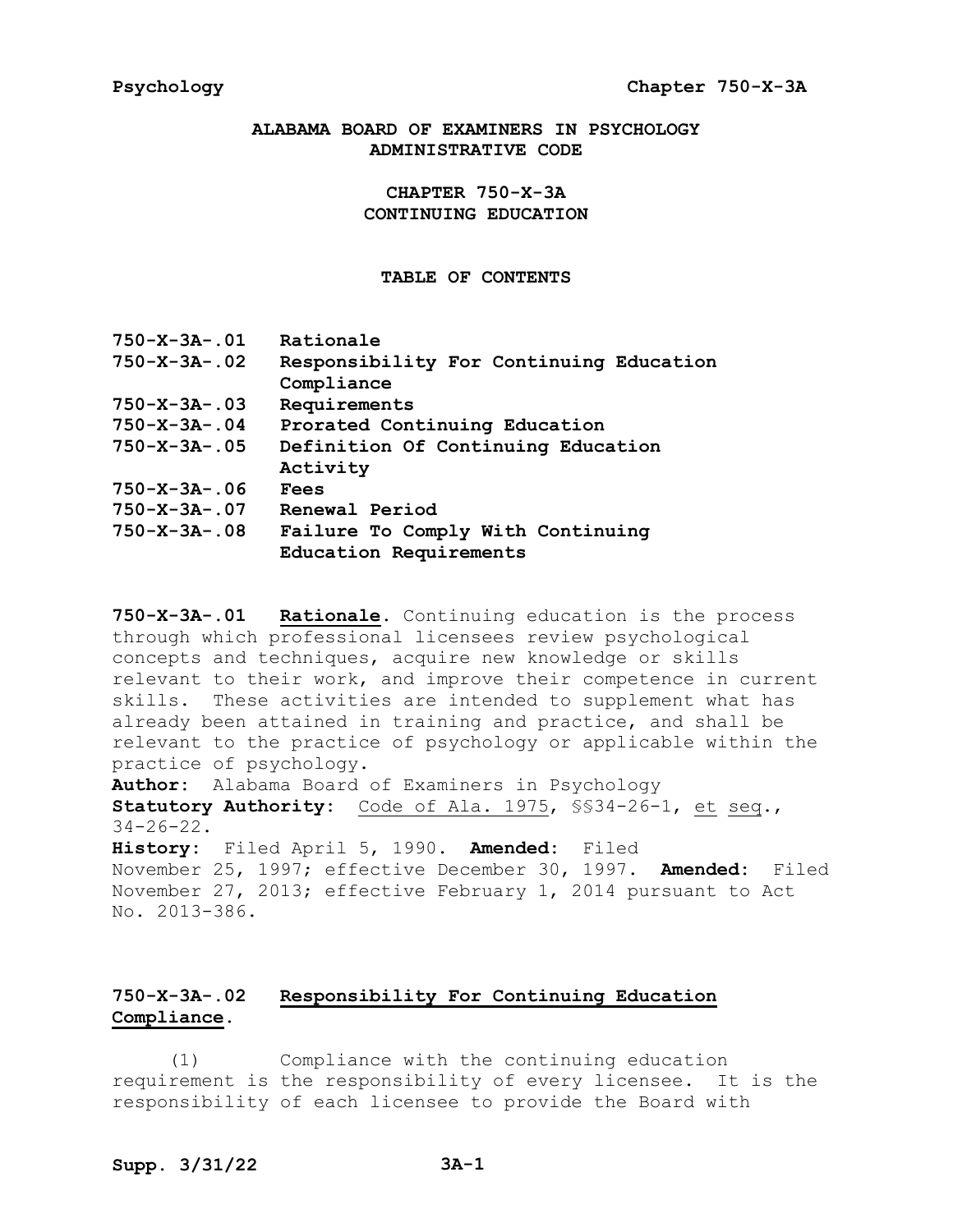#### **Chapter 750-X-3A** Psychology

appropriate documentation of continuing education credits. On request, the Board will provide the licensee with information about his or her documented credits.

(2) Any activities submitted in satisfaction of the continuing education requirement must be relevant to psychology and acceptable to the Board. The Board is vested with the authority to audit and/or monitor programs given by any provider of programs submitted for continuing education credit.

(3) The Board may reject any credit applied for continuing education by a licensee if the licensee has either failed to demonstrate the validity of the continuing education experience to the standards of the Board or falsified any information provided to the Board regarding the continuing education credit sought.

(4) Making any fraudulent or untrue statement to the Board in regard to continuing education credits is a violation of the law and will be cause for disciplinary action. **Author:** Alabama Board of Examiners in Psychology **Statutory Authority:** Code of Ala. 1975, §§34-26-1, et seq. **History:** Filed April 5, 1990. **Amended**: Filed November 25, 1997; effective December 30, 1997. **Amended:** Filed August 27, 2003; effective October 1, 2003.

# **750-X-3A-.03 Requirements.**

(1) The continuing education requirement for license renewal for psychologists is 20 hours per year. One hour of continuing education is defined as no less than 50 minutes of learning in one hour. Credit is accrued on an annual basis (October 1 - September 30). A maximum of 6 hours accrued during a given year may be credited (carried over) to the subsequent year and must be submitted by the annual renewal date of October 15. Hours cannot be carried over for more than one year.

(2) The continuing education requirement for license renewal for psychological technicians is 10 hours per year. One hour of continuing education is defined as no less than 50 minutes of learning in one hour. Credit is accrued on an annual basis (October 1 - September 30). A maximum of 3 hours accrued during a given year may be credited (carried over) to the subsequent year and must be submitted by the annual renewal date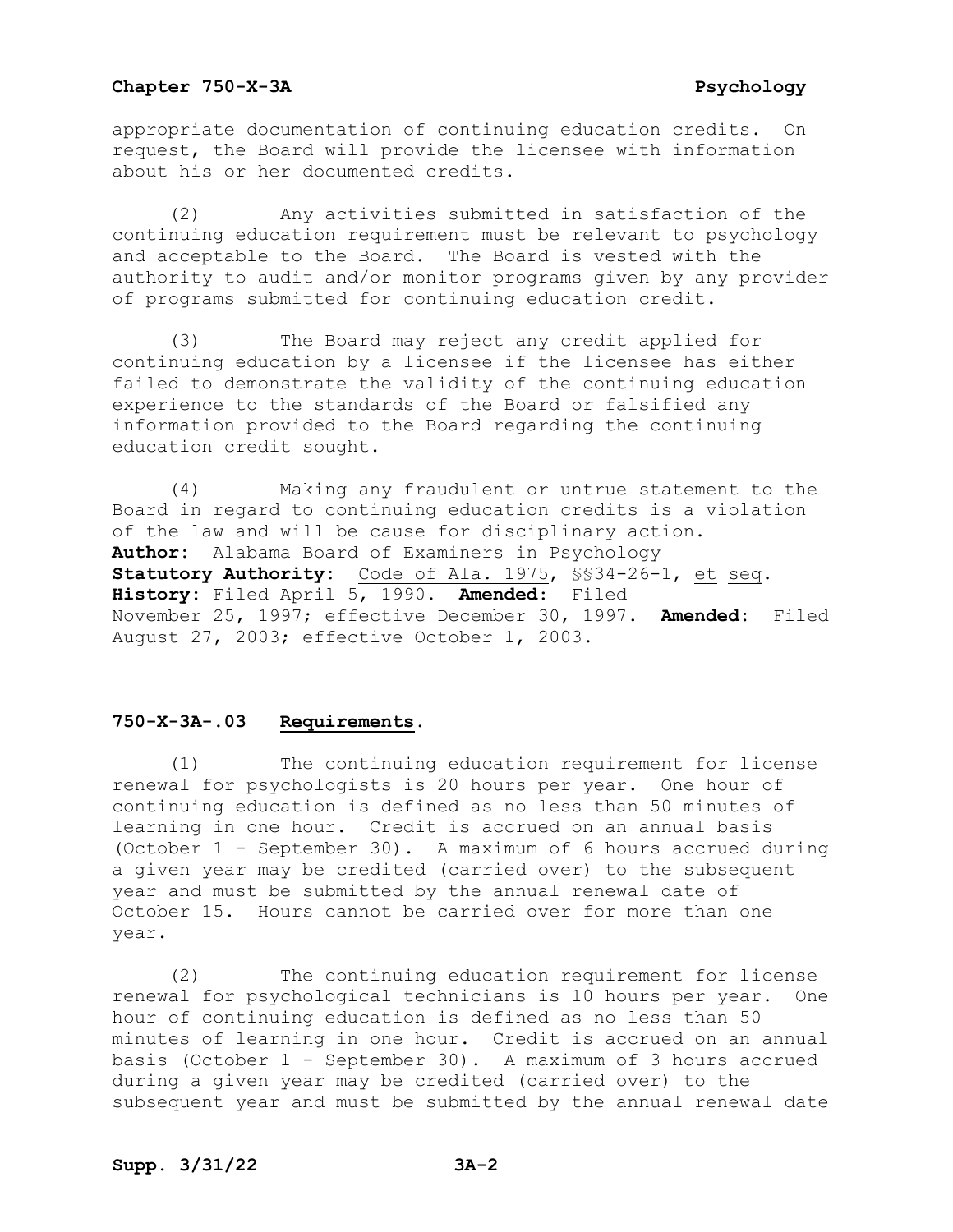### **Psychology Chapter 750-X-3A**

of October 15. Hours cannot be carried over for more than one year. **Author:** Alabama Board of Examiners in Psychology **Statutory Authority:** Code of Ala. 1975, §§34-26-1, et seq. **History:** Filed April 15, 1990. **Amended:** Filed December 6, 1991; Filed February 4, 1993. **Amended**: Filed November 25, 1997; effective December 30, 1997. **Amended:** Filed September 17, 2002; effective October 22, 2002. **Amended:** Filed August 27, 2003; effective October 1, 2003.

**750-X-3A-.04 Prorated Continuing Education.** Individuals licensed for less than 12 months must acquire continuing education credit by the following formula: (20 credits/12 months (number of months licensed) and rounded to the nearest whole number. Begin counting with the first full month following the month of licensure. For example, an individual is licensed on January 6, the continuing education requirement is  $(20/12)$  X 8 = 13.34; rounded to 13 hours. **Author:** Alabama Board of Examiners in Psychology **Statutory Authority:** Code of Ala. 1975, §§34-26-1, et seq. **History:** Filed April 5, 1990. **Amended:** Filed August 2, 1991. **Amended**: Filed November 25, 1997; effective December 30, 1997. **Amended:** Filed August 27, 2003; effective October 1, 2003.

**750-X-3A-.05 Definition Of Continuing Education Activity.** The American Psychological Association (APA) describes Continuing Professional Education (CPE) in psychology as an ongoing process consisting of formal learning activities that are relevant to psychological practice, education, and science, and that also enable psychology professionals to keep pace with the most current scientific evidence regarding assessment, intervention and education as well as important legal, statutory or regulatory issues, and that also allow psychology professionals to maintain, develop, and increase competencies in order to improve services to the public and enhance contributions to the profession.

(1) Programs offered by agencies which have been approved to provide continuing education activities by the APA qualify for continuing education credit, including, but not limited to home, independent, distance, book-based, or online study programs approved by the APA.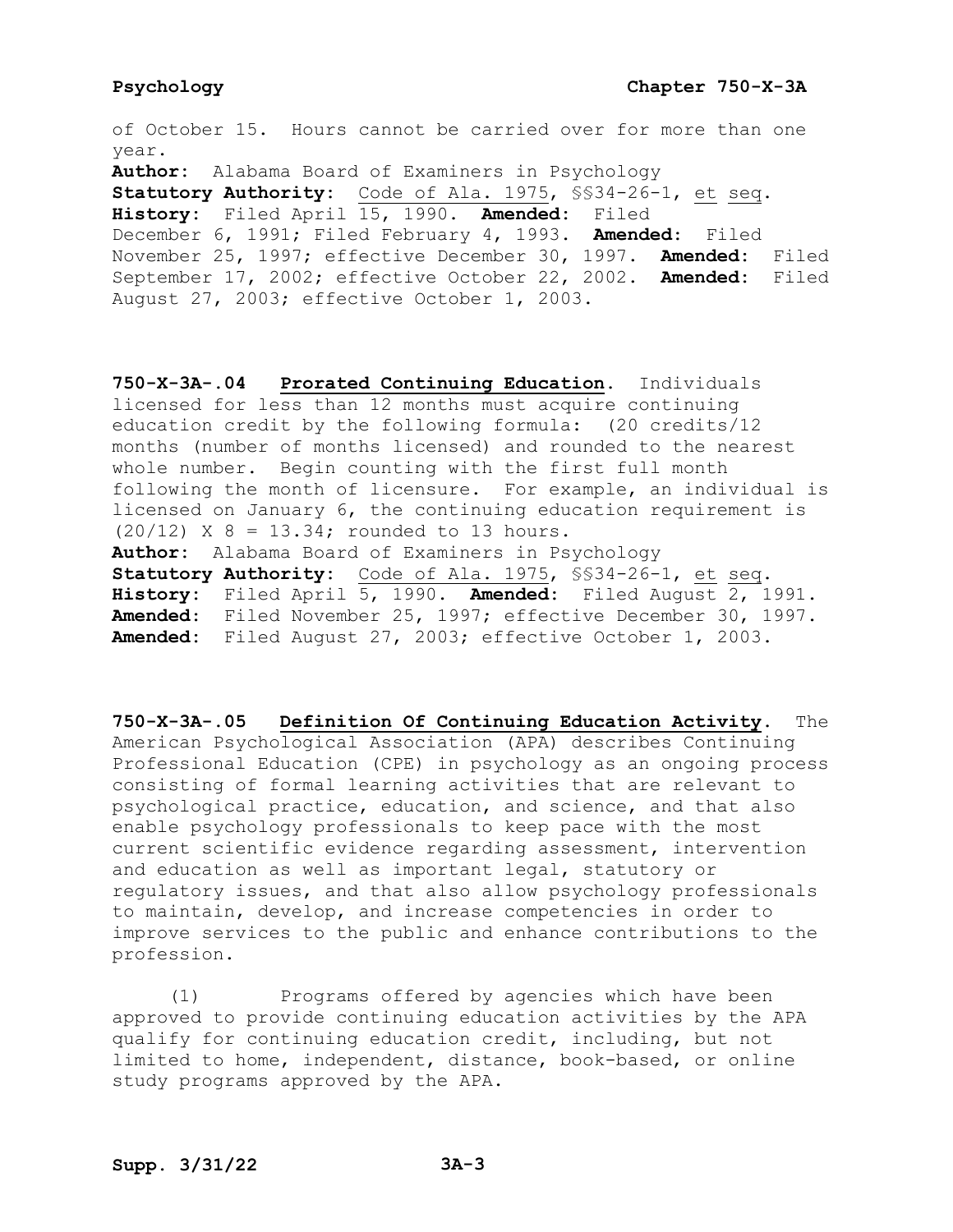### **Chapter 750-X-3A** Psychology

(2) Programs, other than home, independent, distance, book-based, or online study programs, will be accepted for credit if, in the opinion of the Board, the topic of the program clearly reflects the interface with the professional or scientific applications of psychology and provide the equivalent of APA-defined credit. Typically, such programs are offered or sponsored by other professional organizations, which are directly related to the practice of psychology (e.g., AMA, NASW, NIMH) and provide formal documentation of continuing education activity. The applicant will provide to the Board documentation that the program met all of the following criteria:

(i) A clear statement of the relevance of the program to the science or profession of psychology.

(ii) Objectives of the program are clearly and specifically stated.

(iii) Programs are publicized in brochures which identify faculty and describe the educational objectives.

(iv) Course leaders, teachers, or faculty are professionally qualified people who have demonstrated their ability, either by advanced degrees or publications in professional journals.

(v) Provision of a certificate of continuing education that supports participation in the activity for the hours indicated.

(3) It is the responsibility of the licensee to provide adequate documentation that the educational activity qualifies for credit according to the criteria above.

(4) Credit may be given for up to six hours per annual renewal cycle for being the presenter at continuing education activities/programs provided that all of the requirements of 750-X-3A-.05 are met. **Author:** Alabama Board of Examiners in Psychology; Lori H. Rall **Statutory Authority:** Code of Ala. 1975, §§34-26-1, et seq. **History:** Filed April 5, 1990. **Amended:** Filed October 5, 1990; June 4, 1992. **Amended**: Filed November 25, 1997; effective December 30, 1997. **Amended:** Filed September 17, 2002; effective October 22, 2002. **Amended:** Filed August 27, 2003; effective October 1, 2003. **Amended:** Filed January 20, 2006; effective February 24, 2006. **Amended:** Filed May 16, 2007;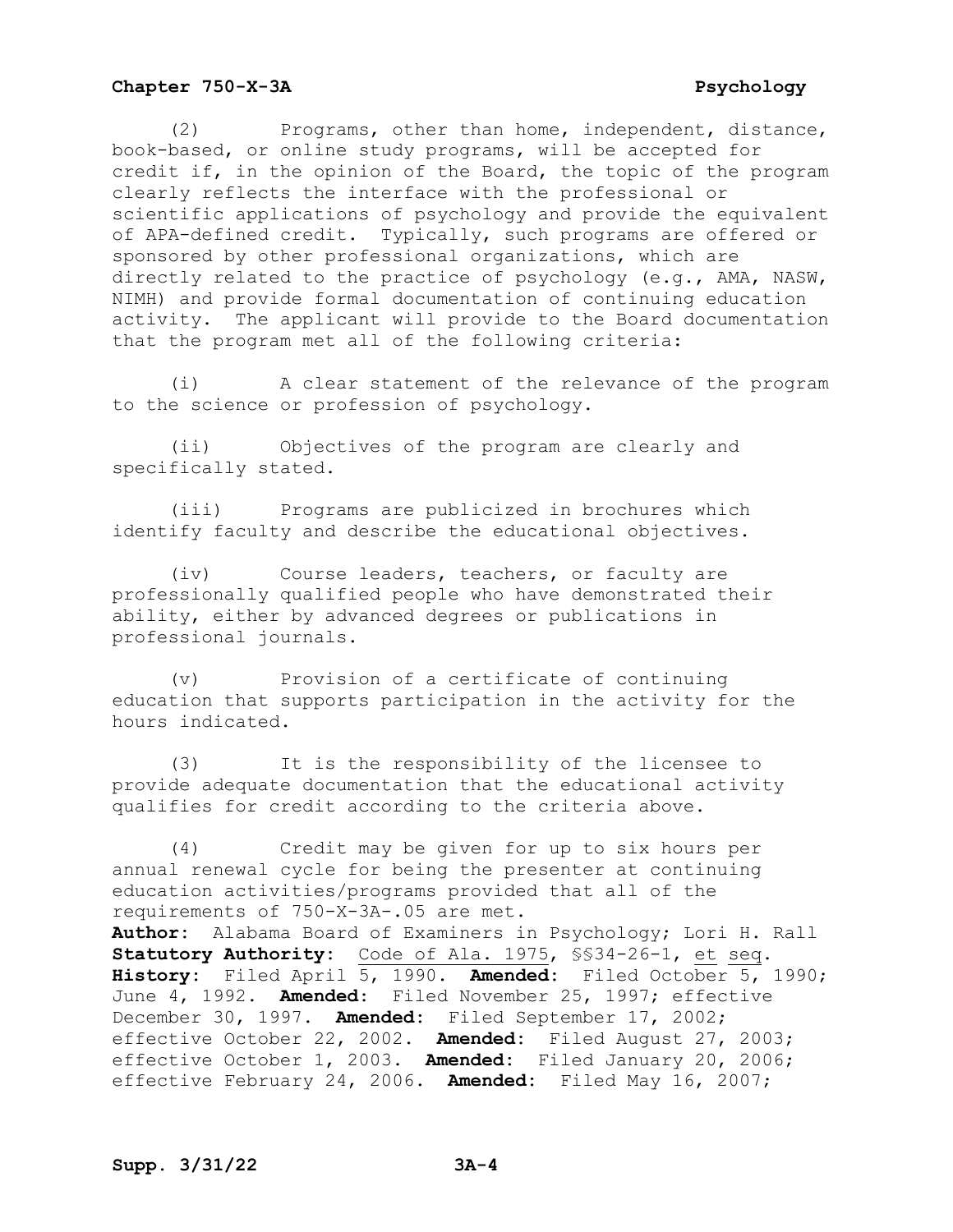effective June 20, 2007. **Amended:** Published December 30, 2021; effective February 13, 2022.

**750-X-3A-.06 Fees.** The annual fee is due at the time of license renewal. This fee is due annually at the time of license renewal. The fee covers the administrative costs for registration of continuing education credits with the Board and verification of compliance with the continuing education requirement by the Board. **Author:** Alabama Board of Examiners in Psychology **Statutory Authority:** Code of Ala. 1975, §§34-26-1, et seq. **History:** Filed April 5, 1990. **Amended**: Filed November 25, 1997; effective December 30, 1997.

**750-X-3A-.07 Renewal Period.** Continuing education requirements are on an annual basis. It is the responsibility of each licensee to demonstrate compliance with the continuing education requirements by September 30th. **Author:** Alabama Board of Examiners in Psychology **Statutory Authority:** Code of Ala. 1975, §§34-26-1, et seq.; 34-26-22. **History:** Filed April 5, 1990. **Amended:** Filed December 6, 1991. **Amended**: Filed November 25, 1997; effective December 30, 1997.

**750-X-3A-.08 Failure To Comply With Continuing Education Requirements.** Licensees will be reviewed for compliance with continuing education requirements not later than October 15 of each year. Failure to engage in continuing education or failure to pay fees for registration of continuing education credits shall result in a lapsed license. A licensee may have his or her lapsed license reinstated upon satisfaction of the following:

- (1) Payment of all accrued annual fees.
- (2) Payment of all late penalties.

(3) Submission of proof of compliance with continuing education requirements.